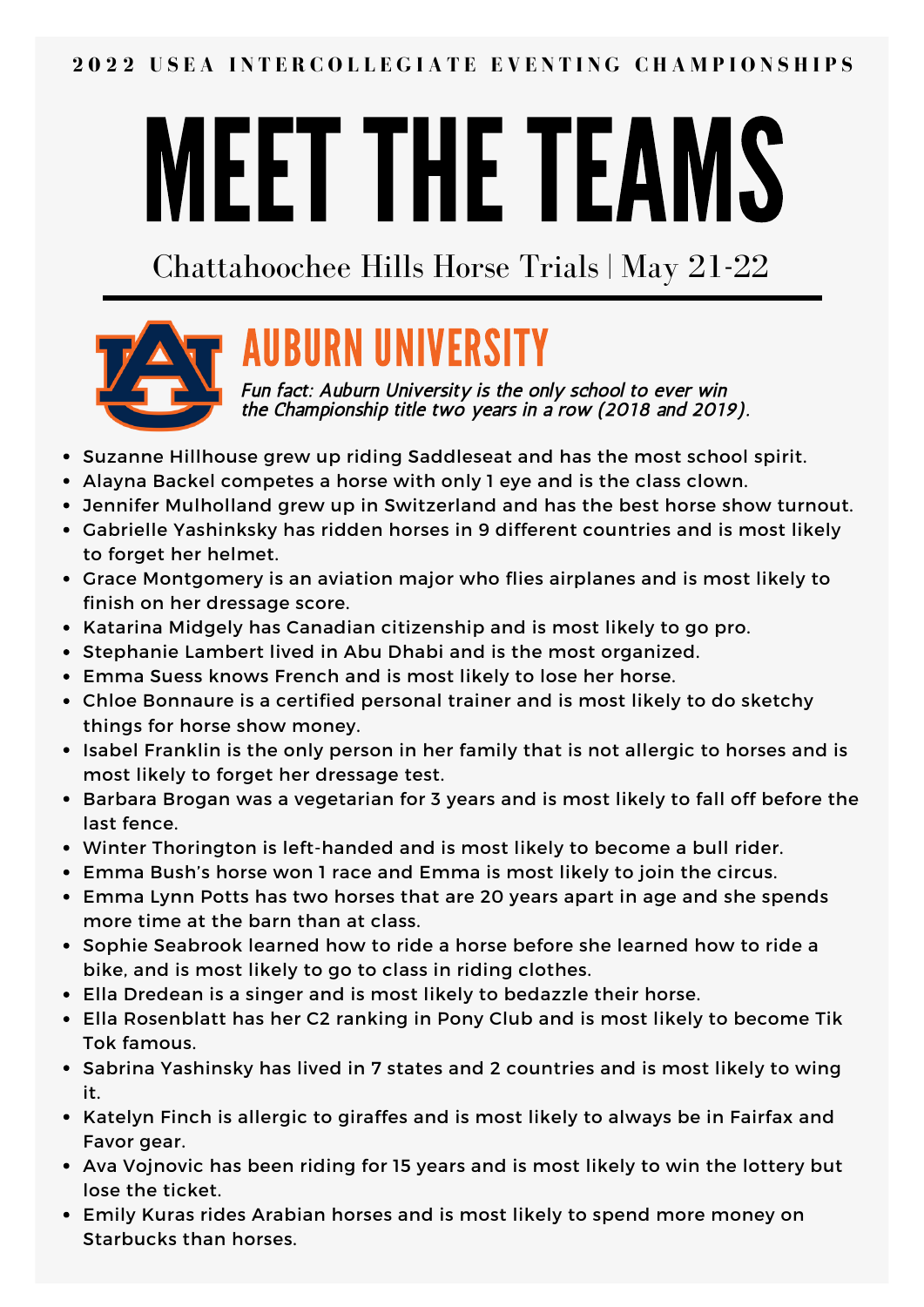## CLEMSON UNIVERSITY

Team motto: We don't put championship rings on smooth hands.



- Emily Thomas has a Tiger paw tattoo and is most likely to be smiling even if she falls off in the water.
- Kaley Crosby knows how to sail and is most likely to be late.
- Elle Choate will procrastinate until the last second then panic and rush to finish and is most likely to have AirPods in.
- Elli Palenbaum has swum with horses in the Caribbean and is most likely to be covered in glitter by the end of the weekend.

## TALLAHASSEE COMMUNITY COLLEGE

Fun fact: Tallahassee Community College will be making their Championship debut.

- Paige Myers, the class clown, can squat twice her weight and is also obsessed with camo crocs in "sport mode."
- Lexa Weaver, the loudest, watches a lot of Netflix.

#### TEXAS A&M UNIVERSITY

Team Motto: Aggie Fearless - on every fence.



- Rita Nedrow aka the trailer ninja, puts beans in her chili and her horse's nickname is Rorybadger.
- Katy Vasquez is most likely to be found studying at a horse show and she has had her horse, Apollo for 8 years.

Texas A&M Groom's Superlatives:

- Aynsleigh Fettig is most likely to skip class for horses and she dabbles in both eventing and dressage.
- Isabella Faulkner has the most school spirit and she has 3 horses.

## FLORIDA STATE UNIVERSITY

Team Motto: Unconquered! .

- Chloe Breed, the procrastinator, is obsessed with camo crocs in "sport mode."
- Ali Mazzucco is most likely to survive The Hunger Games and took a horseback riding tour of Peru.
- Taylor Reynolds, the nerdiest, lived in London for a month while studying abroad.
- Rebecca 'Becky' Lawrence, the most athletic, has never flown on an airplane.

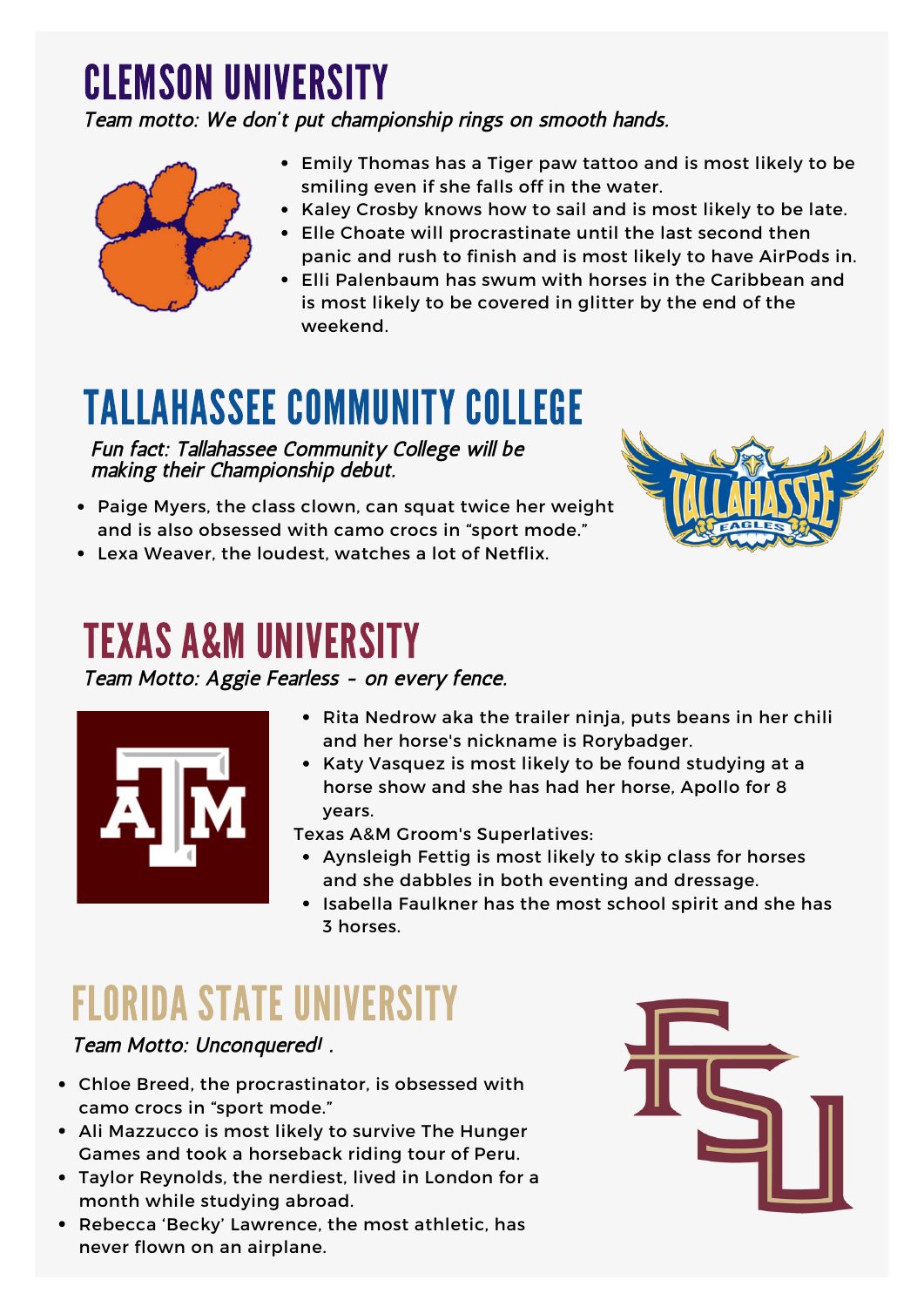## UNIVERSITY OF FLORIDA

Team Motto: Go Gators!

- Emma Vallely will be riding Monte Carlo in the Beginner Novice Rider division.
- Mia Naoumoff will be riding Nijinsky in the Beginner Novice Rider division.
- Ashley Ferrato is a Senior and will be riding Princess Padme in the Novice Rider division.
- Nicole Brake will be riding Minnie in the Beginner Novice Rider division.





#### UNIVERSITY OF GEORGIA

Team Motto: Decide. Commit. Act. Succeed.

- Rebecca Coffee is little miss sunshine of the team and has an irrational fear of fish. If her horse was a fictional character, he would be part of the Dumb and Dumber duo.
- Alexis Clark is the life of the party. If her horse, Penny, was a celebrity, she would be Kim Kardashian.
- Lauren Myers travels back and forth from Aiken to attend the University of Georgia and is the most competitive on the team. If her horse was a fictional character, he would be in a fraternity at UGA.
- Carson Birdsong is the secret weapon of the team. Her government name is the same as the state she was born in - Virginia.
- **Bennett Smith is a Biology major and is most likely to save a life.**
- Lindsey Sperrey is the toughest cookie on the team. She sustained some injuries this season but always comes back for more.
- Hannah Ledford can quote entire Star Wars and Marvel Movies and is most likely to quote a Tik Tok. If her horse was a celebrity, he would be Joey Tribbiani.
- Alaina Carroll enjoys drawing and painting. As fundraising chair of the team, she helped raise over \$5,000 for the team to go to Intercollegiate Championships.
- Destiny Adams is the worker bee of the team. If her horse was a celebrity, he would be Ashtray from Euphoria.
- Katlyn Parker won the 100% effort award voted on by the team (her karaoke skills are living proof of that). If her horse, Banks, was a celebrity he would be Kevin Hart.
- Charlotte Merrill is the most calm, cool, and collected teammate, and she started eventing when she came to college in the fall. If her horse was a celebrity, she would be Beyonce because she's the definition of a Queen.
- Nina Braun is the All-Star of the team. If her horse was a fictional character, he would be the other half of the Dumb and Dumber duo.
- Sierra Shurtz has an irrational fear of wasps and is most likely to go to the Kentucky Three-Day Event. If her horse, Brooks, was a fictional character, he would be Manny from Ice Age because he has a big poof and is massive.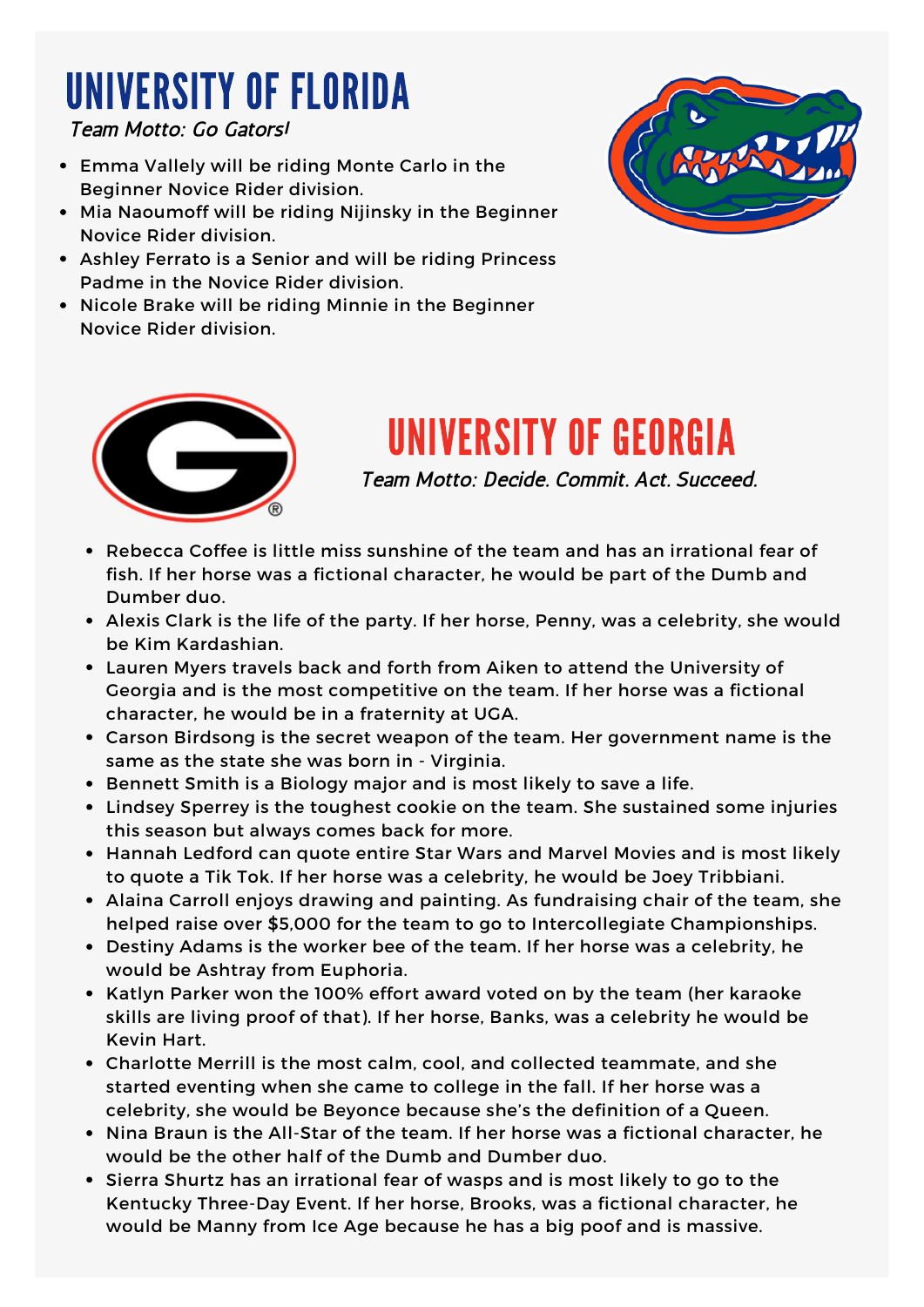## UNIVERSITY OF KENTUCKY

Team Motto: Cats by 90!



- Sophie Coorssen eats salads with no dressing and is most likely to win the lottery and lose the ticket.
- Ivie Cullen Dean has 3 minors and is most likely to sell a kidney to compete her horses.
- Caroline Dannemiller has 10 cats and is most likely to graduate college in 3 years.
- Callia Englund has competed in 8 different areas and is most likely to go to Ocala and never come back.
- Colin Gaffney is a ginger and is most likely to get sunburnt.
- Claire Gamlin was an Irish dancer growing up and is most likely to be a break dancer.
- Cosby Green really likes gingers and is most likely to plan out every minute of this entire weekend with color coordination.
- Lauren Hall can quote all of the movie Elf from memory and is most likely to stalk Boyd Martin.
- Emma Hilt has had her horse since she was 13 years old and is most likely to be on a work call while riding.
- Hayden Klemanski used to show in classical dressage and is most likely to join a cult by accident.
- Kate McGown can eat an entire watermelon in 1 sitting and is most likely to win Cupcake Wars.
- McKenna Miller used to raise service dogs and is most likely to train your dog.
- Danielle Northrup has a twin brother and is most likely to quietly take over the world.
- Lidia Olyha has dual citizenship with the U.S. and Brazil and is most likely to wear a cape.
- Alexandra Penland events Chincoteague ponies and is most likely to oversleep at a horse show.
- Ajay (McKenzie) Ryan also shows poodles and is most likely to have a 5.0 GPA.
- Elliana Sanchez's horse has been with her since 7th grade and she is most likely to know if something is gluten-free or not.
- Cora Severs has been 6 feet tall since she was 13 years old and is most likely to have the biggest horse.
- Alex Sharp works at Hallway Feeds and is most likely to be Tik Tok famous for falling off.
- Catherine Shu taught her horse how to play fetch and is most likely to kill you with kindness.
- Gillian Stover is a junior and is competing for the first time at Championships. She is most likely to beat you in Guitar Hero.
- Claire Strethlow was the first person at her high school to receive an athletic letter in equestrian and is most likely to tell a cheese-y joke.
- Ellie Teasley has had her horse for 8 years and is most likely to drop her phone in a toilet.
- Hannah Warner has 11 tattoos and is most likely to be in charge of Championships and forget about it.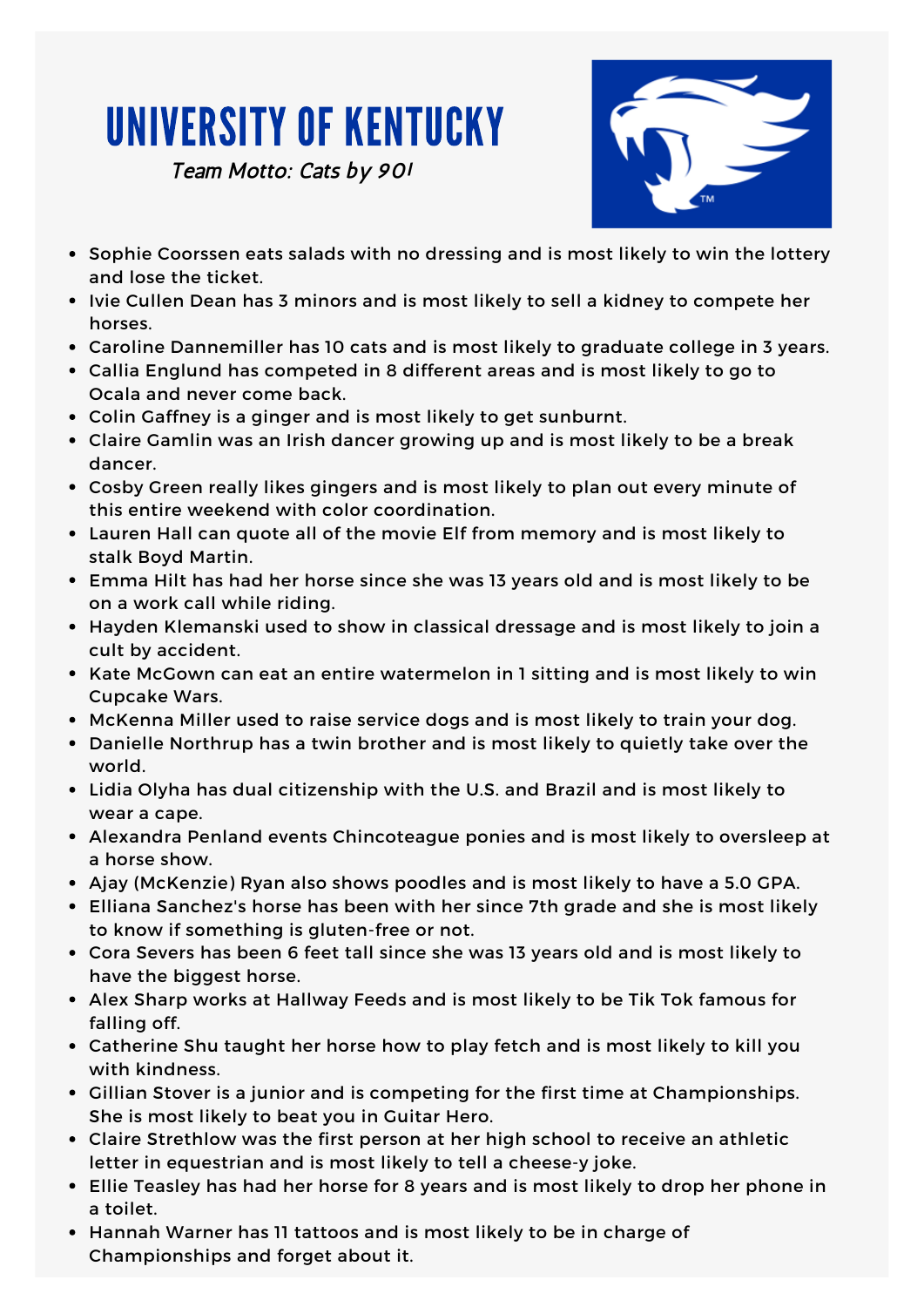

#### UNIVERSITY OF KENTUCKY Team Motto: Cats by 90!



- Aubrey Whalen broke her clavicle turning out horses and and is most likely to ask if there are snacks.
- Lauren Yeagy's first eventing horse was a full Belgian and is most likely to throw up before show jumping.
- Lia Van Der Wal will beat you in bowling and is most likely to ride her horse down the aisle at her wedding.



## UNIVERSITY OF THE SOUTH

Fun fact: The Sewanee Eventing team was founded in 2016 under the direction of coach Karine Gordy.

Sissy Sugarman will be making her Championship debut and will be riding Carmani in the Preliminary Rider division.

## UNIVERSITY OF VIRGINIA

Fun Fact: UVA is one of the few schools that have competed in Championships every year.

- Megan Loughnane is the best turned out and has been on 109 different roller coasters.
- Lily Ervin is most likely to know everyone's ride times before they do and has figure skated in the 1980s Olympic hockey rink.





## USC AIKEN

Fun Fact: USC Aiken placed third in 2018 and fifth in 2019 and will be looking for a strong finish this year.

Heidi Gyselinck is considered the team chef and an expert in baking cheesecake.